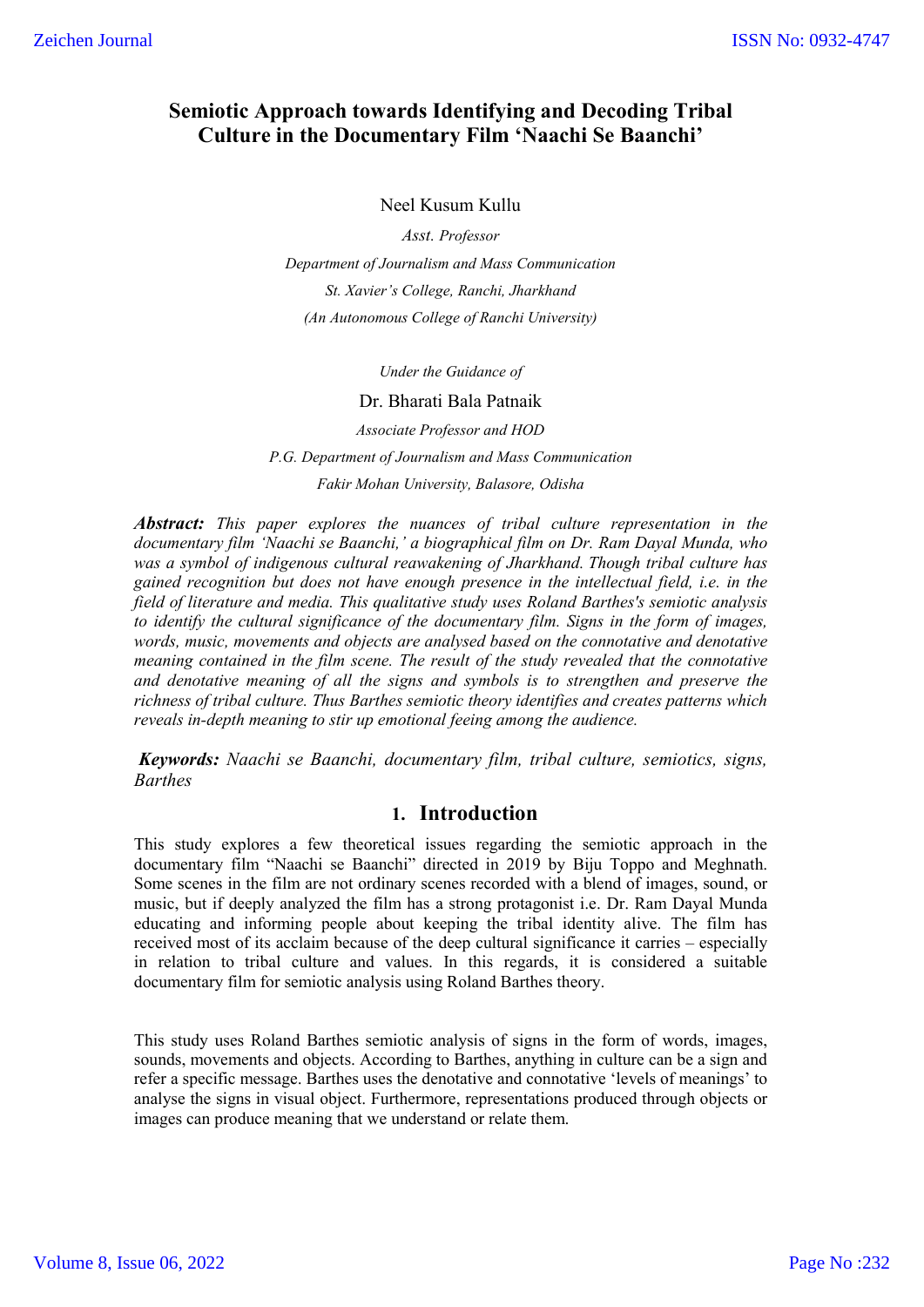Semiotics in film is mostly used in academic study of film, the actions and visual cues in relation to the message of the film. As a result, these signs are understood by people either innately learned or gathered through interactions in society. Filmmakers create visuals paired with text to provide the target audience with a deep level understanding of the message that is being articulated. Filmmakers extensively deploy semiotics in expressing the myth, history legendary stories and archetypes within the respective cultures where their films are set Tomaselli (1981).

In the contemporary world, film has become one of the most significant manifestations of culture and communication in society. According to Christian Metz, cinema is structured like a language in which each cinematic shot construct their own meaning. This research is directly concerned with the cinematic images, the relation between sound and image and various kinds of editing. The analysis of this documentary film will use the semiotics theory from Barthes which learns about the denotative and connotative meaning of a moving image.

Film is a form of narrative built by sequences of scenes that form a story. It has unique composition and is also a powerful medium for educating and instructing peoples (Petrie & Boggs, 2012). Furthermore, documentary films represent the real life, and the story in the film represent the real story of people. Andre Bazin argues that film as well as photography has the ability to record reality directly, with minimal human intervention.

# **2. Theoretical Framework**

This study will focus on the basic concepts of Roland Barthes' Semiotic Theory. Barthes advanced the concept of semiotics from linguistics to visual image, such as the photography, advertisements and motion picture. Barthes uses the denotative and connotative sign system to analyse the signs in visual object.

- Denotation- is the surface or literal meaning of visual sign.
- Connotation- is the subjective meanings and interpretations of the sign.

### **3. Research Question**

Based on the above research statement, the research questions are as follows-

- What signs represent tribal culture and values?
- What meanings does these signs convey?

# **4. Research Objective**

Based on the above research question, the objective of this research is to-

- Explore the different form of signs conveyed in the film
- To decode the signs and symbols used in representation of tribal culture

### **5. Research Scope**

The study will improve our knowledge and understanding of semiotics in film. Also, the result of this study could provide more reference for the study and development of semiotic theory. Practically, the result of this study is expected to be useful for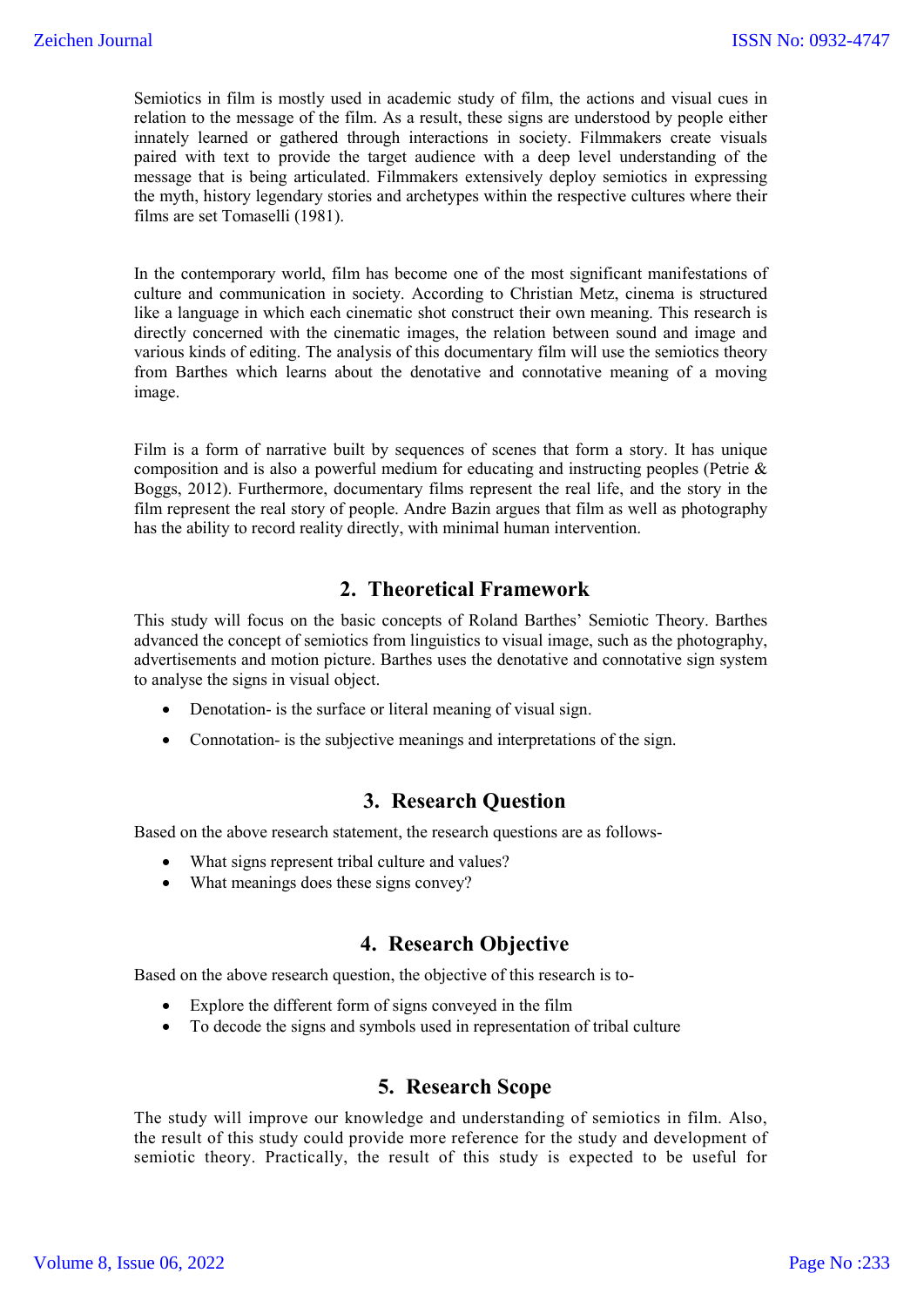students of film and media studies as a source of reference. Tribal people and culture as object of representation would also generate national consciousness on general level and self-consciousness among the tribal people.

### **6. Literature Review**

This section reviews some of the literature on the concept of semiotic theory and its relationship with films. Study on the design of visual communication, films, signs and related research methodologies are also reviewed.

#### **6.1 Semiotics in film**

Semiotics is the study of signs and symbols and their interpretations. In film, semiotics analysis is a way to explain how an audience makes meaning from the visual signs and cues. Semiotics is the study of signs and the way the sign works (John Fiske, 2007). A number of research have been carried out on films using different semiotic approaches such as Ferdinand de Saussure's Dyadic Theory, Roland Barthes' Denotation and Connotation theory and Peirce's Triadic theory, among others.

Saussure in Danesi (2004:3), said that semiotics or semiology is taken from the Greek language "semeion" meaning a sign. Saussure defines semiotics as a science that studies the role of signs in social life (Chandler, 2007). The primary focus of Saussure's theory is the principle that emphasized language as a system of sign that consists of two focal components, namely signifier-the sound pattern (marker sound image) and signified-the concept (the outcome/the interpretation/conception of the signifier).

Film communicates message to the audience through the semiotics of signs, symbols, dialogues, music, sound, gestures and actions. Semiotics, broadly speaking is concerned with signs which can take any form of words, images, objects, sounds, music etc. It's an attempt to show how signs are used to convey meaning and shape our perceptions. According to Roland Barthes, all narratives share structural features that each narrative weaves together in different ways. Additionally, Dennis W. Petrie states a film can be visual images (perhaps in colour), words that are spoken and occasionally written (as in signs or a letter shown in a close-up), background music, actors in costumes, and setting, and other means by which the medium of cinema conveys emotions and ideas to an audience.

In *Film Language* (1968), Metz argued that cinema is structured like a language. In his theoretical model, known as the "grande syntagmatique," Metz explains that each cinematic shot construct their own meaning, unlike the written word having a specific meaning.

The Statesman (2018) reports that Naachi se Baanchi, a documentary film on one of the rarest of rare great "adivasis" in Indian history draws attention to the egalitarian reality of all Indians everywhere in an era when tribal identity is adamant on asserting its strength, presence, and visibility among the mainstream population.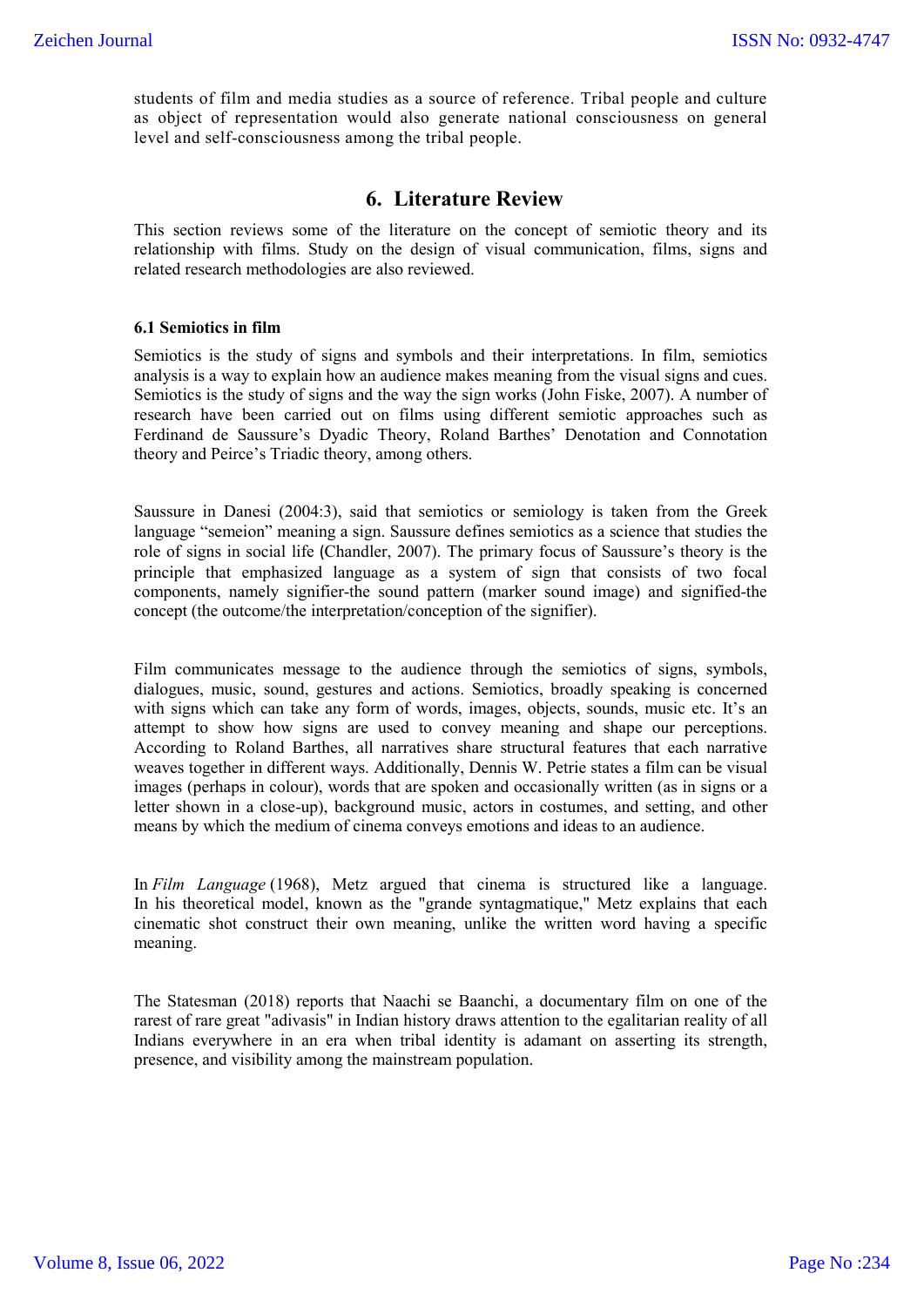### **6.2 Synopsis of Naachi se Baanchi documentary**

The documentary was shot by the directorial duo Biju Toppo and Meghnath between 2011 and 2016. The film documents the life and work of Dr. Ram Dayal Munda who is a symbol of indigenous cultural reawakening. The film bagged the National Award for the Best Biographical Documentary in 2018.

The 70-minute film uses his son Gunjal Ikir Munda as the narrator to tell the story of his father, Dr. Munda, who led the struggle of tribal identity in Jharkhand. The story of Dr, Munda's journey as an enthusiastic tribal kid hailing from a small tribal village Deori who went on to become a professor at University of Chicago and eventually the Vice-Chancellor of Ranchi University is no less than a legend.

# **7. Research Methodology**

This study follows qualitative design with a descriptive approach. Since the data was collected from the documentary film 'Naachi se Baanchi' the analysis of this study is contextual in nature. The data were in audio-visual form which consisted of moving images, dialogues, songs, music, and sounds recorded by the director. Hancock (2009:1) states that qualitative research method is concerned with developing explanations of social phenomena. Therefore, this qualitative method aims to analyse and interpret the data about socio-cultural phenomena that were collected from the film with reference to Roland Barthes's theory of semiotics as its theoretical framework.

Simple narratives of tribal culture depicted through Dr. Munda's journey of life and employing specific cinematic techniques help to bring forth the implicit. The study proposes a visual communication expressed in camera frames and bodily gestures of the actors.

This study uses semiotics methodology specifically related to tribal culture and identity. These signs are assembled together to achieve the expected impact by the filmmaker in the form of a specific message to the audience. Through this methodology it can be seen how the film builds many forms of signs to keep the tribal culture alive among the tribal community.

### **8. Findings and Discussions**

The social semiotic analysis presented in this paper shows how the protagonist interactions can be systematically constructed based on the textual elements in film and how the patterns provide an analytical foundation for understanding tribal culture and lifestyle. To analyse the representation of tribal culture in the documentary film several scenes were selected using Barthes semiotic theory. The data is presented and analysed as follows-

- i. The film was watched repeatedly to find out the signs in it.
- ii. Making a log sheet of the relevant scenes to mark the signs.
- iii. The signs were categorised based on Barthes's concept of connotation and denotation.

Particularly, the study focuses on exploring the potential meaning captured in different frames in the film from a semiotic perspective. Visual semiotics provides a much more detail about the context of the film than the protagonist seen in the shots. Following the skilful camera movements different visual messages and potential cultural and linguistic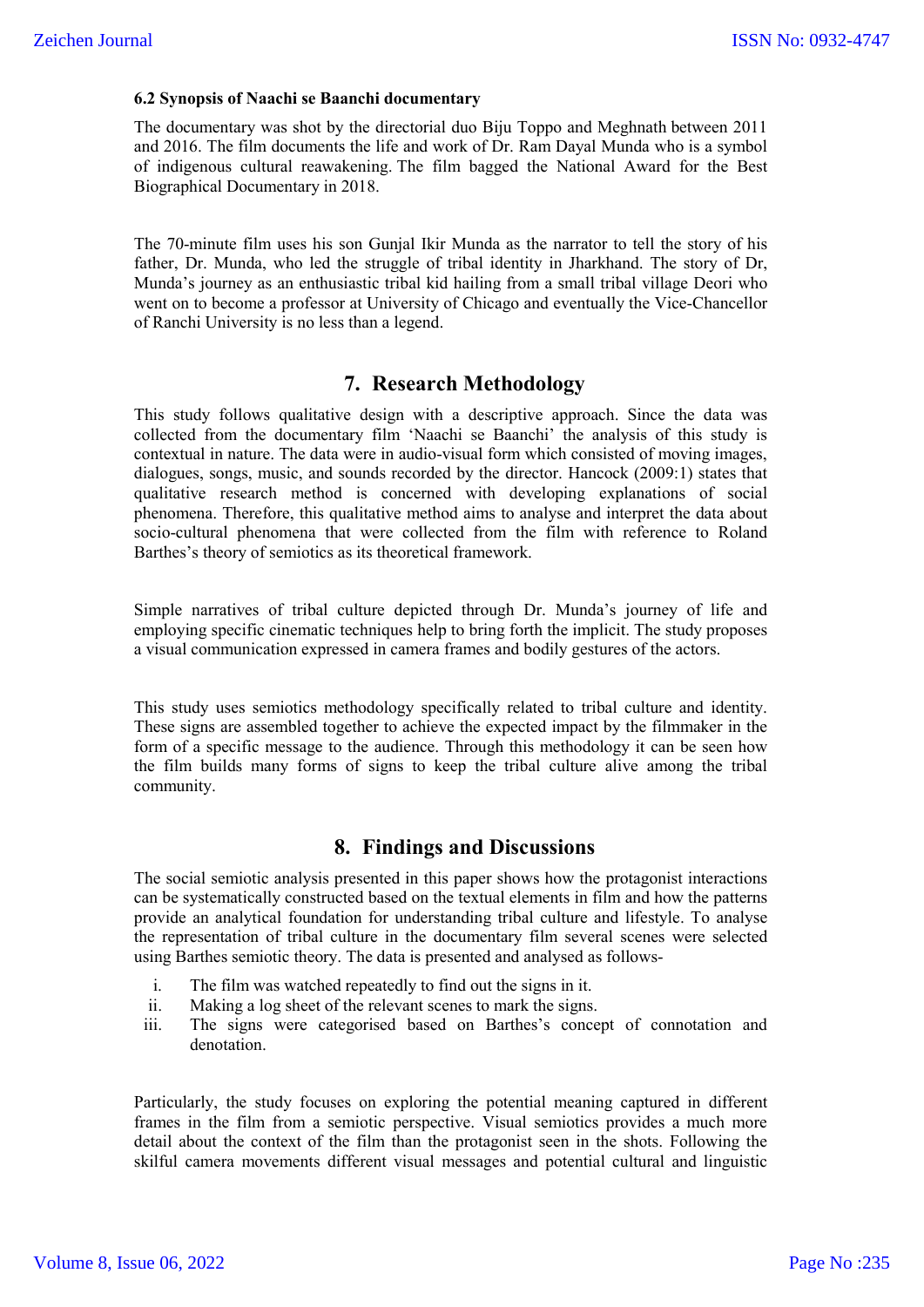meaning are explored to convey meaningful information to the audience. This research successfully represented tribal culture particularly in the form of rituals, festivals, music, songs and their daily livelihood.

The film opens with a mid-close-up shot of Sarhul festival prayer offered by Dr. Munda. As the background song and music continues, the camera gives a tour of Dr. Munda's journey towards improving tribal way of life and culture. Table 8.1 below show occurrences of the signs and multimodal texts in the film. The signs are interpreted in terms of their significance in conveying semiotic meaning.

| <b>Shot</b><br>No. | Sign                                                                                                                                                                                                      | <b>Denotation</b>                                                                       | <b>Connotation</b>                                                                                                                                                                                                   |
|--------------------|-----------------------------------------------------------------------------------------------------------------------------------------------------------------------------------------------------------|-----------------------------------------------------------------------------------------|----------------------------------------------------------------------------------------------------------------------------------------------------------------------------------------------------------------------|
| 1                  | Forest dwelling with mud<br>houses<br>surrounded<br>by<br>mountains<br>accompanied<br>by flute music in the<br>backdrop. Buffaloes, cows<br>and goats grazing in the<br>forest. Farmers husking<br>paddy. | Typical tribal dwelling<br>and lifestyle.                                               | The<br>critical<br>role<br>tribal people<br>play<br>conservation,<br>in<br>preservation<br>and<br>safeguarding<br>the<br>richness of local<br>biodiversity.<br>simplicity<br>Depicts<br>tribal<br>in<br>communities. |
| $\overline{2}$     | (tribal<br>Pahan<br>priest)<br>out rituals<br>carrying<br>like<br>offering chickens, handiya<br>(country<br>liquor)<br>and<br>incense and plate of rice<br>during Sarhul festival.                        | Traditional<br>ritual<br>of<br>Munda tribe followed<br>during festivals.                | Reflect the age old<br>tradition<br>and<br>the<br>culture<br>οf<br>Munda tribe that<br>have been passed<br>through<br>down<br>generations.                                                                           |
| 3                  | Dr. Munda saying prayers<br>with the crowds gathered<br>Ranchi<br>University<br>at<br>during Sarhul festivals.                                                                                            | It's a ritual.                                                                          | The prayers were<br>mostly updated by<br>Munda ji<br>that<br>reflects<br>an<br>updated<br>culture<br>and knowledge.                                                                                                  |
| 4                  | Munda ji singing<br>and<br>Karma<br>dancing during<br>festival. While the ladies<br>gathered around dancing<br>to the beats.                                                                              | Music and dance are<br>mandatory in almost<br>every kind of festivals<br>or ceremonies. | Community<br>can<br>reassert their tribal<br>culture.                                                                                                                                                                |
| 5                  | Sakhua flower is plucked<br>on the hair during Sarhul<br>festival. People carrying<br>the sacred branches of<br>Sakhua<br>during<br>tree<br>procession.                                                   | The Sakhua tree is<br>held sacred<br>by the<br>tribal.                                  | religious,<br>It<br>has<br>medicinal as well<br>commercial<br>as<br>significance.                                                                                                                                    |

### **Table 8.1: Signs identified in the Film**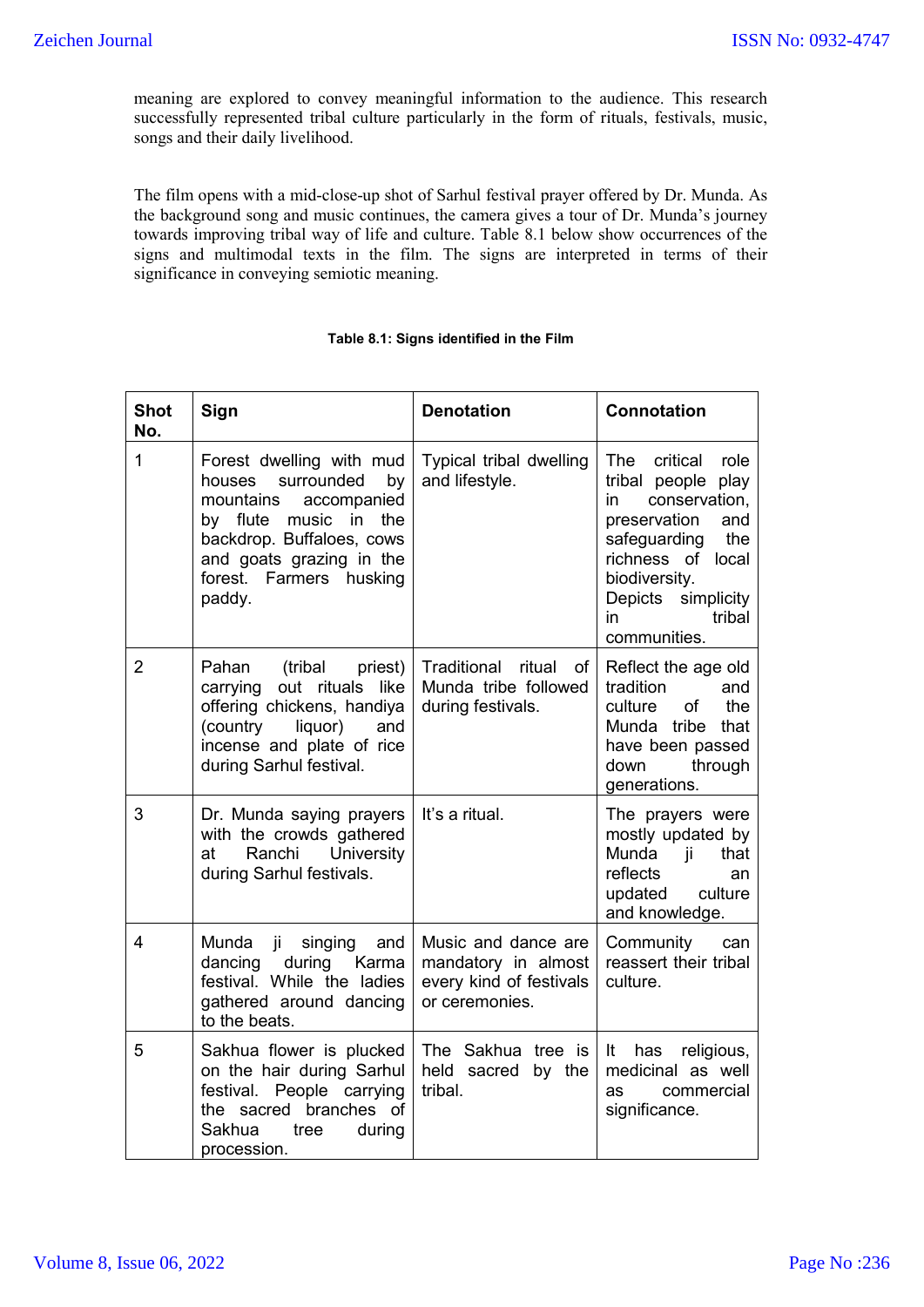| 6  | Steamed rice flour snacks<br>folded in sakhua leaves.                                                                                                                                                                                                                                       | Cooking<br>snacks<br>in I<br>traditional way.                                                                                   | Sakhua<br>leaves<br>improves<br>taste<br>and<br>promotes<br>health.                                                                                                                                         |
|----|---------------------------------------------------------------------------------------------------------------------------------------------------------------------------------------------------------------------------------------------------------------------------------------------|---------------------------------------------------------------------------------------------------------------------------------|-------------------------------------------------------------------------------------------------------------------------------------------------------------------------------------------------------------|
| 7  | Old<br>photographs<br>of<br>Gandharva Singh Munda,<br>Ram<br>father<br>of<br>Dayal<br>Munda<br>Munda<br>and<br>– ji<br>himself<br>be<br>can<br>seen<br>playing dhol, along with<br>background<br>singing<br>of<br>Gandharva ji.                                                             | Photos allow us to<br>capture<br>certain<br>$\mathsf{a}$<br>moment in time, and<br>also preserve it for<br>generations to come. | Keep<br>tradition<br>alive. Since time<br>tribal<br>immemorial<br>culture has been<br>passed<br>down<br>orally, and today it<br>being<br>is<br>documented<br>as<br>text and videos.                         |
| 8  | A visit to the University of<br>Minnesota<br>Chicago<br>and<br>University,<br>where<br>Dr.<br>Munda had<br>spent<br>his<br>academic<br>life.<br>Establishment<br>of<br>Department of tribal and<br>regional languages<br>in<br>Ranchi university and Dr.<br>Ram Dayal Munda Kala<br>Bhavan. | Academic institution<br>for higher education.                                                                                   | Higher education<br>impact a society<br>nation<br>by<br>and<br>inculcating<br>ambition<br>and<br>knowledge<br>required<br>to<br>participate<br>and<br>make<br>informed<br>decisions.                        |
| 9  | Munda ji's<br>friends at<br>Minneapolis recalled their<br>college days, when they<br>participated<br>had<br>in.<br>Jharkhandi tribal dancing<br>and singing competition.                                                                                                                    | Spread Indian culture.                                                                                                          | Munda<br>- ji<br>took<br>Munda<br>pride<br>in<br>tribe<br>and<br>consistently<br>sought<br>to<br>propagate this rich<br>He<br>culture.<br>felt<br>tribal culture to be<br>superior and never<br>shied away. |
| 10 | Burial ritual of Munda ji.<br>Marriage<br>ceremony<br>of<br>Munda ji with his first wife.<br>Piercing of ear ceremony<br>of Mundaji's son Gunjal<br>Munda.<br>Celebration<br>of<br>Karma festival at Akhra.<br>Kite festival at Sukan buru.                                                 | Rituals and festivals<br>marks<br>essential<br>moments in journey<br>of life.                                                   | Reflect spirituality,<br>beliefs, and hopes<br>one's culture.<br>in<br>Brings community<br>members together.<br>It is a source of<br>inspiration<br>to<br>strengthen<br>one's<br>culture.                   |
| 11 | Ram Dayal Munda<br>Dr.<br>offering prayer and singing<br>songs in Panchpargania<br>and Mundari languages.<br><b>Books</b><br>translation<br>and<br>written<br>Mundari<br>in.<br>languages by Munda ji.                                                                                      | tribal<br>Keeping<br>language alive.                                                                                            | Promotes<br>tribal<br>identity<br>and<br>sovereignty.                                                                                                                                                       |
| 12 | Chokahatu<br>sasandari,                                                                                                                                                                                                                                                                     | Symbol of pride for Reminds us of our                                                                                           |                                                                                                                                                                                                             |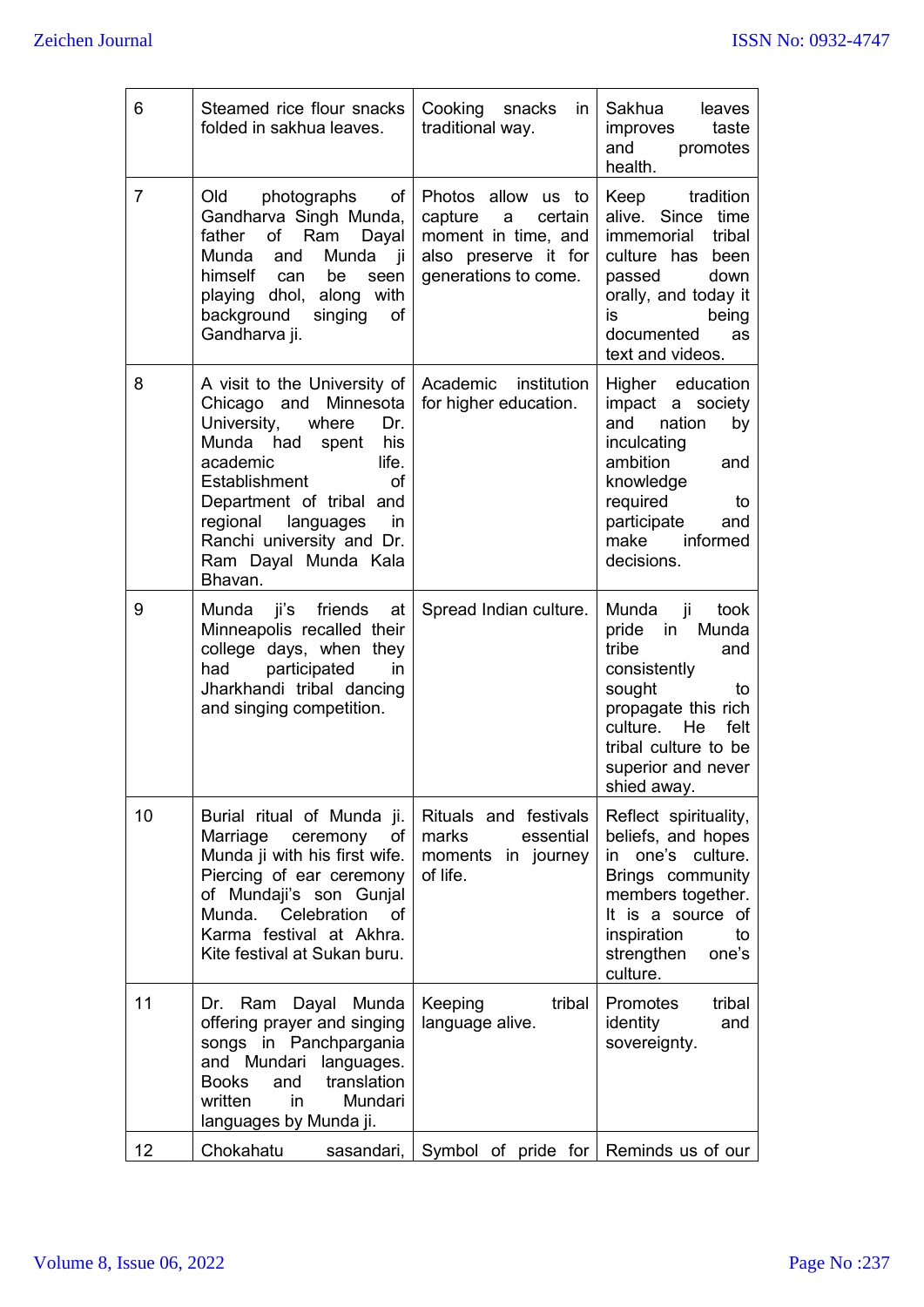|    | tomb of ancestor. A huge<br>Dombari<br>built<br>at<br>pillar<br>Buru, Khunti, in memory of<br>Birsa Ulgulan massacre. | the community.                                                                                                                         | rich heritage<br>and<br>appreciate<br>our<br>past.                                                                                                                                                |
|----|-----------------------------------------------------------------------------------------------------------------------|----------------------------------------------------------------------------------------------------------------------------------------|---------------------------------------------------------------------------------------------------------------------------------------------------------------------------------------------------|
| 13 | Dr. Munda being awarded<br>Padmashree in 2010.                                                                        | Gained recognition as<br>a musician, linguist,<br>writer,<br>scholar,<br>educationist,<br>institution-builder, and<br>tribal activist. | Not<br>the<br>only<br>identity<br>of<br>the<br>person,<br>but<br>the importance of<br>his work towards<br>preserving<br>and<br>giving recognition<br>to tribal culture.                           |
| 14 | Confederation of<br>Indian<br>Tribal<br>Indigenous<br>and<br>Peoples (ICITP),<br>March<br>2011.                       | A platform to unite the<br>diverse<br>tribal<br>communities<br>from<br>across the country.                                             | Give a voice to the<br>marginalized so as<br>control<br>their<br>to<br>own destinies.                                                                                                             |
| 15 | Film ends with<br>Gunjal<br>Munda playing dhol during<br>festival.                                                    | Son following father's<br>footsteps.<br>Keeping<br>tribal<br>tradition<br>the<br>alive.                                                | A good practice<br>needs<br>be<br>to<br>passed on to the<br>next generations<br>for<br>the<br>of<br>development<br>society.<br>Young<br>generation<br>taking<br>pride<br>tribal<br>in<br>culture. |

**Fig. 8.1: Screenshot of abovementioned Table 8.1**



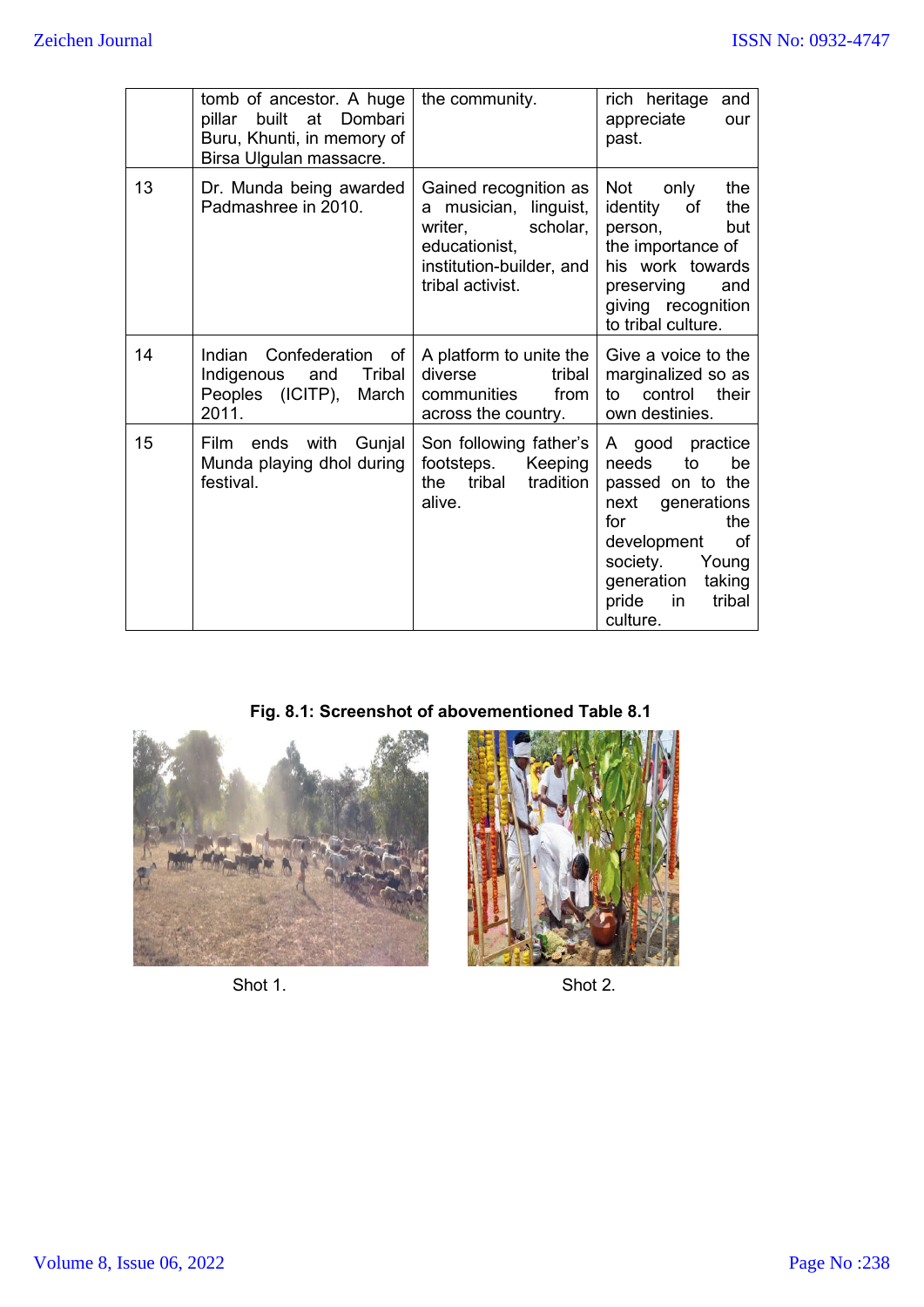

Shot 3



Shot 4



Shot 5



Shot 6



Shot 7



Shot 8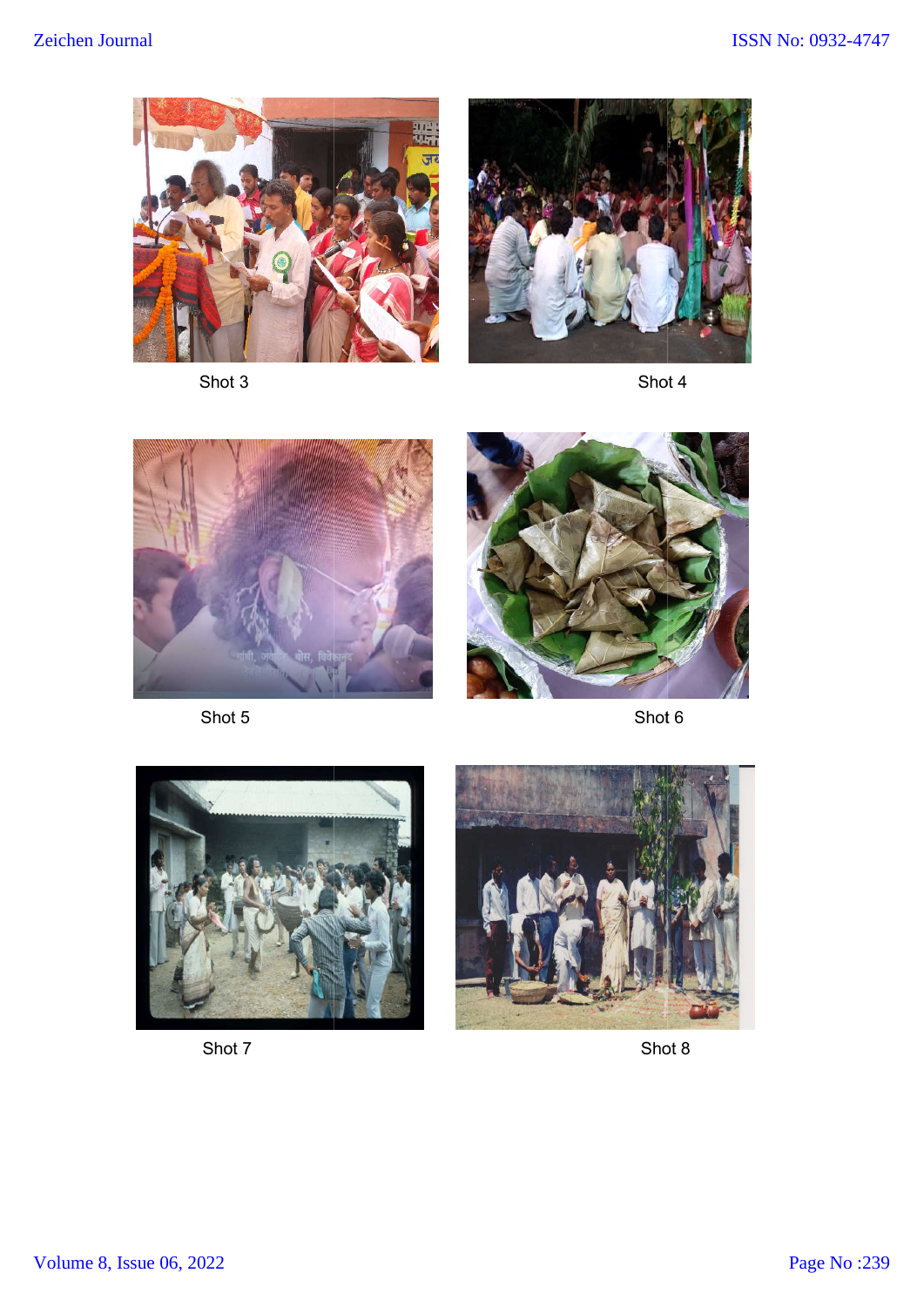

Shot 9



Shot 10 Shot 10



Shot 11



Shot 12



Shot 13

Shot 14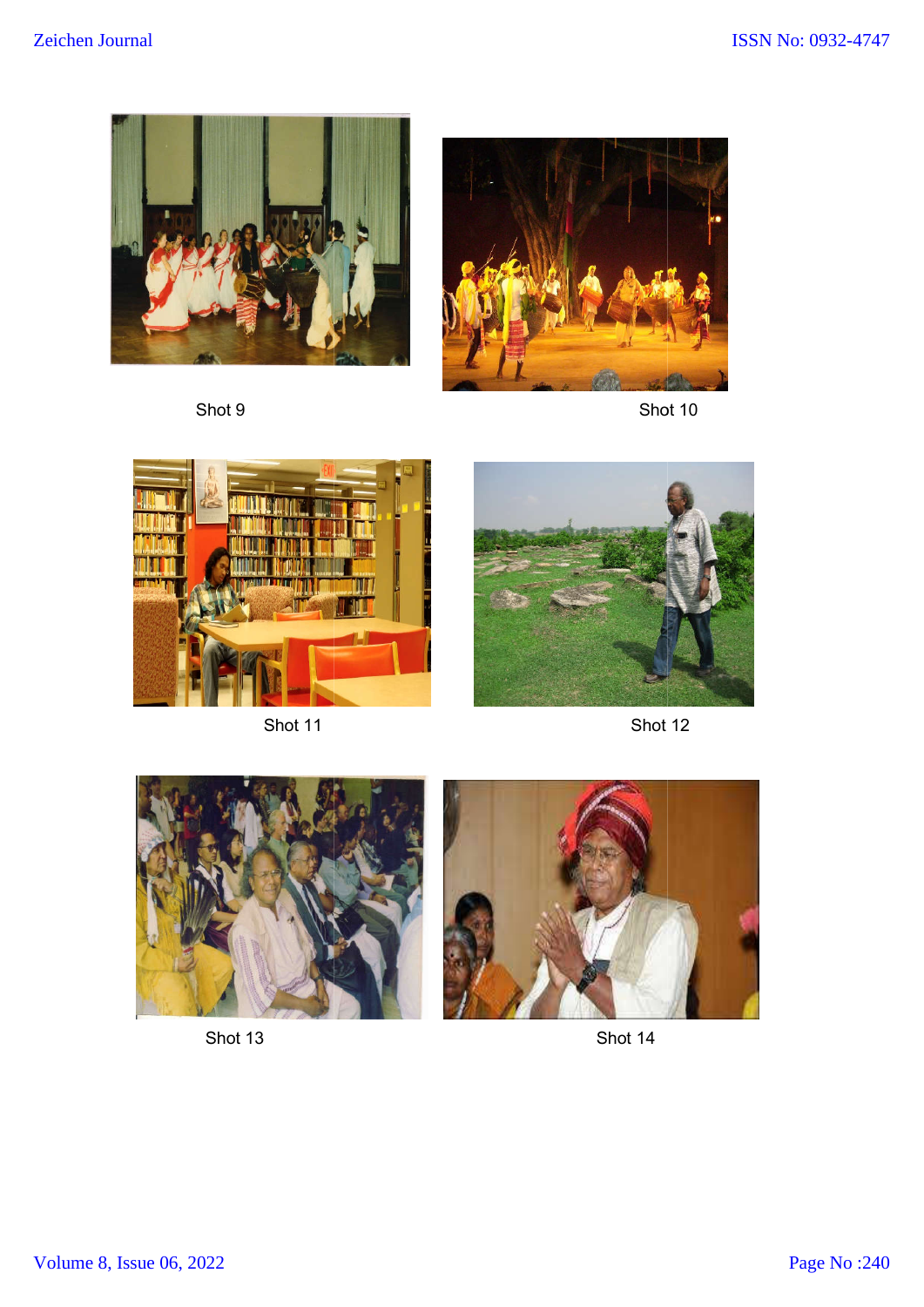

Shot 15

Fig. 8.1 shows the different screenshots as mentioned in Table 8.1. The denotative meaning of the scenes are based on signs shot by the camera movements. From the denotative meaning, we can find the sign for the connotative meaning of the picture. We could see in the Table 8.1 that the Barthes semiotic approach has structural meanings referring to the socio-cultural association of the tribal community.

Every festivals and cultural rituals are accompanied by ambient music of traditional nagada and turi, it signifies the importance of tribal culture in the film. The filmmaker used these signifiers to subtly communicate the importance of music in tribal community and to justify the statement, which is also the title of the film, 'Naachi se Baanchi' Adivasi would survive only if their culture continues to flourish. The preservation of the tribal lifestyle, culture and languages was integral to Dr. Munda's work of improving their lot, and fighting for their rights.

As in the Table 8.1 it can be understood that every sign is intertwined with Dr. Munda's music, academics and politics to assert the tribal culture and identity. The cinematic shot selected by the filmmaker tries to create awareness on tribal lifestyle in each individual frame. Thus, Barthes semiotic theory makes valuable contributions in understanding media signs that are conveyed through audio-visual messages.

There is predominance of tribal music in the film. The songs sung by Munda ji both in Mundari and Panchpargania languages are mostly satire on government and raising voice against oppression. The traditional musical instruments such as dhol, nagara, mandar, flute, etc. used in the songs are not just mere entertainment, but have cultural and social significance attached to them. These are instruments of pride for the community and spread the message of unity and equality.

Overall, in the entire film Dr. Munda's dedication towards cultural mobilization of the people and his contribution towards the upliftment of tribal community is evident.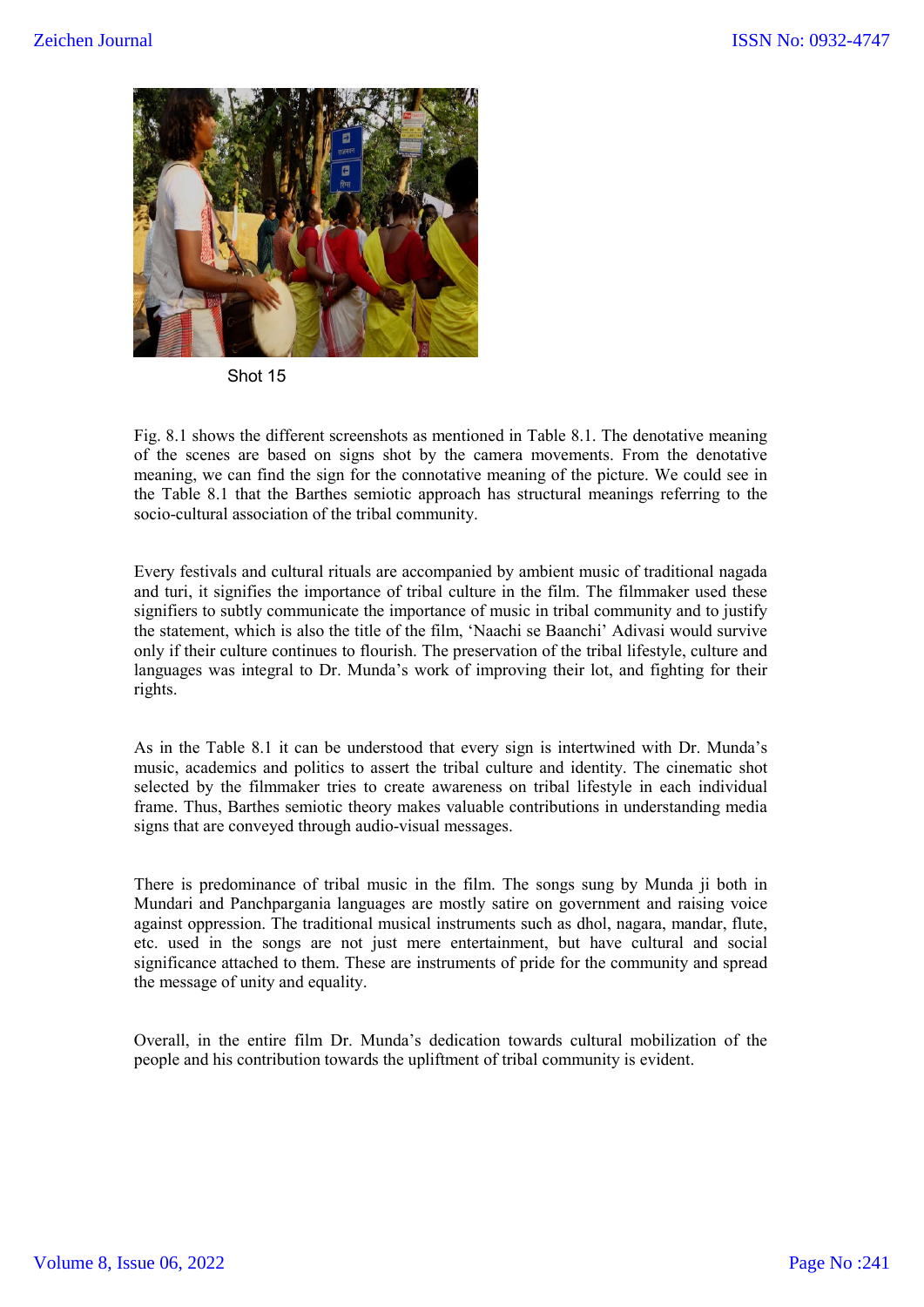## **9. Conclusion**

Based on the findings it is obvious that the signs decoded represent the tribal culture of Munda tribe, whereas connotation represent the emotional feeling of preserving the tribal culture. Many of the signs in the documentary are actually made to convey message to the audience, especially the Munda tribal community on the richness of tribal culture. Thus, the filmmaker used connotation to deliver powerful messages, to stir up emotions and to impact the audience mind-set.

Naachi se Baanchi is a classic work of art in documenting the tribal identity thriving. With regard to the representation of tribal culture contained in the film there were many signs based on Barthes semiotic analysis. The tribal culture can be publicized through films that can be socially interpreted by the audience themselves. Therefore, the representation of tribal identity in the film is very perfectly depicted, both from the way each scene is selected, to the extraordinary cinematography and sound design.

Its theme is to not only propagate but to pass down the rich Munda culture to the future generation. Gunjal as a narrator admires the life and work of this father Dr. Munda. Gunjal Ikir Munda concludes the narration by saying, "*if culture survives then only society will survive; therefore, I too followed the footstep of my father*" and the slowly the camera captures Gunjal playing nagada during Sarhul festival.

# **10. Acknowledgement**

I would like to thank my guide, Dr. Bharati Bala Patnaik, for her consistent support and guidance. Her insight and knowledge into the subject matter steered me through this research. This research was initiated and steered by the efforts of Akhra Production, Ranchi, for which I will remain ever grateful to its team members- Biju Toppo, Meghnath and Rupesh Sahu. I would also like to express my gratitude to my colleagues who were a great source of support and inspiration.

### **11. References**

- [1] *Barthes, R, "Elements of Semiology", New York: Hill and Wang, (1986).*
- [2] *Boggs. J. M, Petrie. W. D, "The Art of Watching Films", 8th ed. New York: Christopher Freitag (2012).*
- [3] *Buckland, W, "The Cognitive Semiotics of Film", New York: Cambridge University Press, (2003).*
- [4] *Chandler, D, "Semiotics: The Basic Second Edition", London, Routledge (2007).*
- [5] *Danesi, Marcel, "Messages, Signs, and Meanings. A Basic Textbook in Semiotics and Communication", 3rd edition. Toronto: Canadian Scholars' Press Inc. (2004).*
- [6] *Dianiya, V, "Representation Of Social Class In Film (Semiotic Analysis Of Roland Barthes Film Parasite)", Profetik Jurnal Komunikasi, vol. 13, no. 2, (2020), pp. 212- 224.*